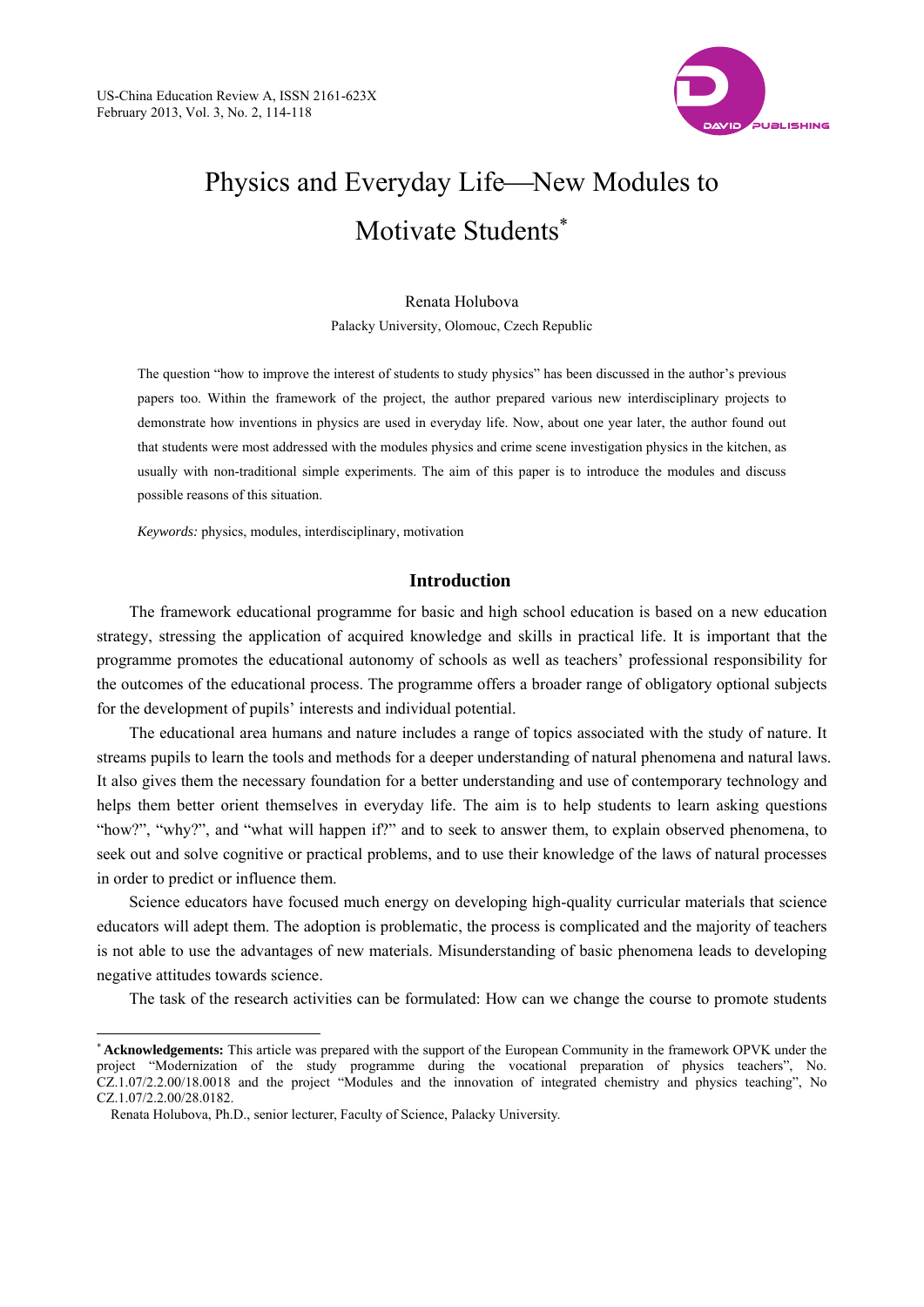understanding and motivation in physics.

The questions are: how to change the course content, what instructional methods can be used, how to teach problem-solving, and how to create the relation to the outside world.

Strategy of our projects was based on the outcomes of the research of the Department of Didactic of Physics, Charles University Prague, project No. 2E06020 and findings of David Pritchard and Analia Baranttes (2009) and the works of Renata Holubova (2011a; 2011b).

### **Research Focus**

It was found that there are some subjects in physics of low preference, on the other hand, some subjects are interesting for students. Low preference has subject molecular physics, waves, about molecules and atoms. On the top of interest are subjects, such as optics, astrophysics, sound, and energy. Students are interested in problems of how mobile phones works and why a steel boat can float and questions about the universe. Lack of interest were shown to information about eminent physicist living in the Czech Republic, how can be physical problems described with mathematic formulas?

It is very important that how the problem is presented by the teacher in the beginning of the lesson, motivating can be the formulation of an unexpected conclusion.

As documented earlier (Jeřábek & Holubová, 2011), solving numerical tasks is the most boring activity during physics lessons. On the other hand, what most motivating are experiments that students are doing by own and using computers and the Internet in physics lessons. It was also found out that the structure of physics lessons is still mostly the same—The main part in most lessons is the presentation of the teacher. About 70% of lessons contain revision, and about 50% of lessons of the first part of the lesson are followed by solving tasks. More common (about 50%) are now demonstrations of the teacher and about one third of lessons contain experiments performed by students. Video and the Internet are used rarely.

The aim of this research was to prepare new modules for teaching and learning physics with the focus on problems related to common life, modern technology and findings, and the own activity of students.

The list of these modules is presented as follows:

- (1) Hands on experiments;
- (2) Nanotechnology;
- (3) Electronics;
- (4) Physics experiments with dataloggers;
- (5) Physics and forensic;
- (6) Physics in the kitchen.

All these modules were offered to secondary and high schools in Moravia. School classes had the opportunity to come and learn the theory and do some experiments in laboratories at the Department of Experimental Physics or teachers of the department were prepared to visit schools and present the modules directly in the classroom.

From all these modules, the author mostly presented physics in the kitchen, physics and forensic, and hands-on experiments. In the next part of the paper, the first two modules will be shortly described.

#### **Physics in the Kitchen**

The module has two parts. In the first one, some information about devices in the kitchen is given—How the fridge, the microwave own, and the inductive cooker work. Some facts from the history are mentioned too.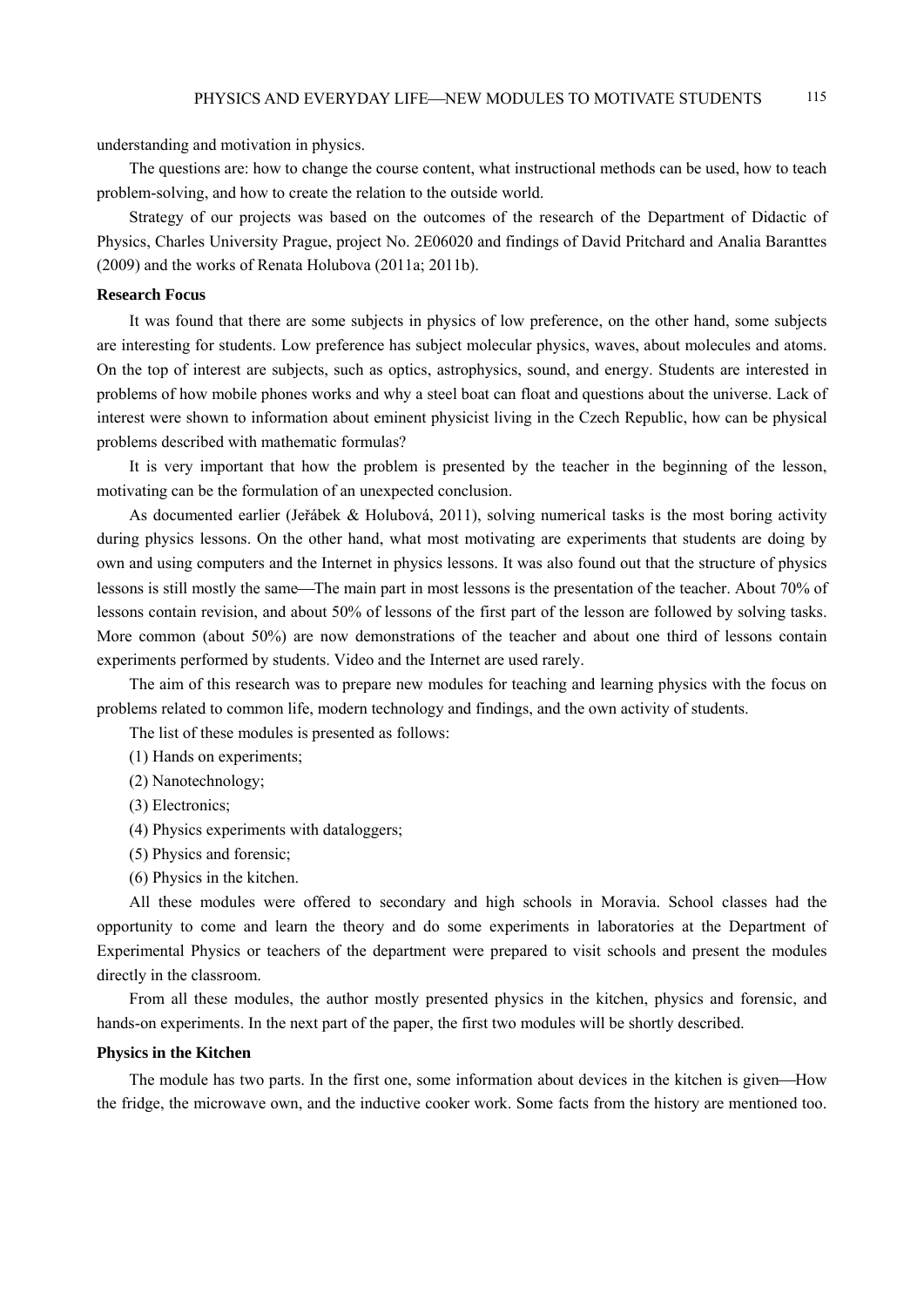The second part consists of experiments. As most interesting experiments were found: the CD in the microwave, a water balloon, or soap in the microwave. What found useful is the possibility to measure the speed of light in the microwave and show some properties of standing waves (See Figure 1).



*Figure 1*. Physics in the kitchen—experiments.

#### **Physics and Crime Scene Investigation**

Forensic science includes many areas of study, such as criminalistics, engineering science, and pathology and biology. The most reliable application of physics is when biomechanical analysis is used to explain injury mechanism, such as how an injury may have occurred. It is very important that the application of the free fall mechanics which originates as a result of mechanical interaction of the system "human and surrounding". Another topic, very interesting for students, is dactyloscopy. In this topic, various experiments can be done. Students can use the dactylographic suitcase and investigate the crime scene. Students learn the fingerprint patterns—arches, loops, whorls, and compounds. The students learn factors that affect the quality of latent prints (amount of fat and water, temperature, humidity, and exposure to sun) (See Figure 2).



*Figure 2.* Fingerprint and fingerprinting suitcase.

One topic among the forensic scene investigation in schools is leading in curiosity—the forensic entomology. The forensic entomologist estimates the postmortem interval based on the age of the insect present. This entomological-based estimation is most commonly called the "Time Since Colonization". The forensic entomologist can use a number of different techniques, including species succession, larval weight, larval length, and a more technical method known as the accumulated degree hour technique which can be very precise if the necessary data are available. The insects recovered from decomposing human remains can be a valuable tool for toxicological analysis. Toxicological analysis can be successful on insect larvae because their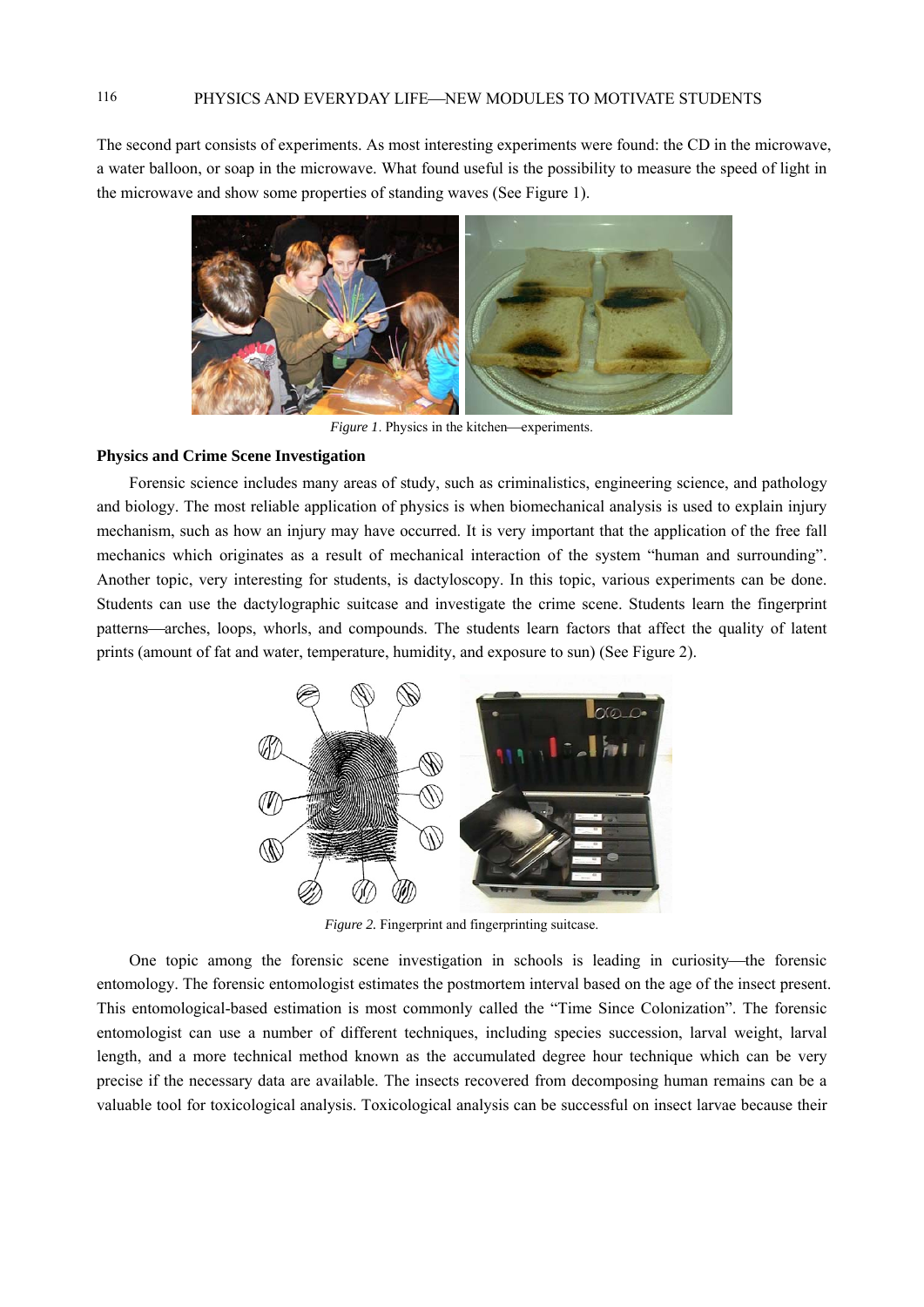tissues assimilate drugs and toxins that accumulated in human tissue prior to death. This topic demonstrates interdisciplinary relations—physics, biology, chemistry, and geography.

#### **Methodology of Research**

The outcome of this research was based on PER (physics education research), known as a field of research focused on understanding how students think about physics and how to teach physics more effectively. Over the last few decades, researchers in PER have made enormous advances in understanding how students learn physics most effectively and in developing teaching methods that apply this understanding to achieve improved student learning. That to find the answer of the research question "why the modules mentioned above" was chosen most often. This problem could be studied by using different research methods.

To get research data, the method of an interview was chosen. An interview is one of the methods of collecting data. The main characteristic of this method is that a researcher is asking questions of one person, or a group of participants. Because of the number of students, the author used a semi-structured interview. The questions were focused on topics of interest of the subject, difficulty to understand the problem (unknown terminology), interdisciplinary relations, relation to everyday life, and gender.

The interviews were recorded through the use of handwritten notes. Secondary school students (15 pupils), high school students (21 pupils), and nine teachers were interviewed. The students were representatives of their classes that took part in the presented modules.

## **Results of Research**

From all new modules, most interesting and amusing for students are hands-on experiments (see Figure 3). That module was realized at the author's department and repeatedly at schools—The author was invited not only to secondary schools but also to high schools. The most important characterization of that module, as mentioned in interview, was the own activity of students—All experiments they did by their own. The other two modules that students found as interesting and motivating were physics in the kitchen and physics and forensic science. The most important aspect was the relation to everyday life and curiosity. From the teachers' point of view, most interesting was the module nanotechnology. The module offers a lot of information that cannot be found in textbooks. The other interesting module was physics and forensic science. Only one high school used the module electronics.



*Figure 3.* Hands-on experiments.